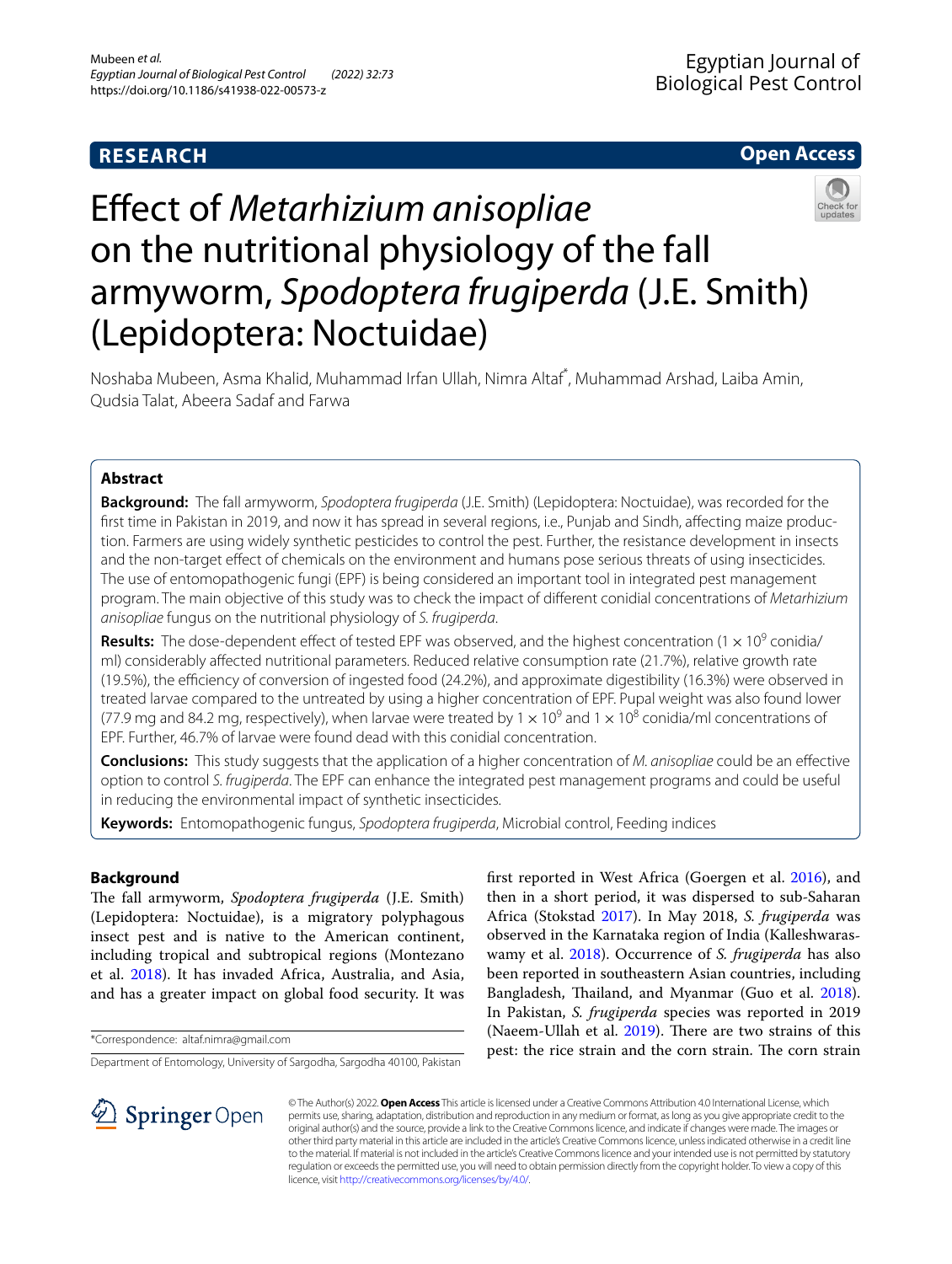is more notorious for many crops than the rice strain (Dumas et al. [2015](#page-4-6)). In Pakistan, the rice strain of *S. frugiperda* has also been reported recently (Yousaf et al. [2021](#page-4-7)). Its population is spreading rapidly due to its biology, ability to migrate with air, and high fecundity rate (Prasanna et al. [2018](#page-4-8)).

*Spodoptera frugiperda* damages over 350 host plants worldwide, including major crops; corn, wheat, sugarcane, rice, cotton, cabbage, millets, and sorghum (Mon-tezano et al. [2018](#page-4-0)). Although the use of insecticide is a quick tool to control the insect pests in the feld, the insecticidal control of *S. frugiperda* is very difficult due to its feeding behavior, as the inner leaves of the plants with larval excrement protect them from toxicants (Paredes-Sánchez et al. [2021](#page-4-9)). Resistance development in insects is also another concern. The resistance in *S. frugiperda* against various insecticides has already been reported (Mota-Sanchez and Wise  $2019$ ). Thus, it is necessary to minimize the application of insecticides and fnd out some sustainable IPM technologies against this pest.

Microbial control is being considered a safer and ecofriendly approach to manage the population of insect pests. About 750 species of entomopathogenic microorganisms from about 85 genera have been identifed (Nor-jmaa et al. [2019\)](#page-4-11). The entomopathogenic fungi (EPFs) use enzymes to penetrate the cuticle of insects (Rajula et al. [2020](#page-4-12)). Various genera of fungi, *Beauveria, Isaria, Lecanicillium, Cordyceps, Metarhizium,* and *Nomuraea* have been utilized in the efective management of various aboveground and soil insect pests (Thaochan and Sausa-Ard, [2017\)](#page-4-13). *Metarhizium* spp. have been studied against many insect pests due to its vast host range, environmental friendliness, and ease to produce (Greenfeld et al. [2015\)](#page-4-14). *Metarhizium anisopliae* species is being widely commercialized by companies and has the highest number of product registration (Mascarin et al. [2019](#page-4-15)). Although the mortality rate of insect pests by using EPFs have been studied, knowledge about their efect on consumption and growth rate of insect pests is limited. Keeping in view the increasing interest and successful use of entomopathogens to control insect pests, the present study aimed to determine the efect of diferent concentrations of *M. anisopliae* on the nutritional physiology of *S. frugiperda*.

# **Methods**

#### *Spodoptera frugiperda* **culture**

Larvae and egg batches of *S. frugiperda* were collected from corn felds (32° 07′ 53.8″ N 72° 41′ 34.4″ E) in the Sargodha region, Pakistan. The collected population of larvae was brought to the laboratory of Entomology for rearing. Larvae of *S. frugiperda* were kept individually in small plastic Petri plates ( $90 \times 15$  mm). Fresh leaves of corn were provided to the larvae on daily basis. The diet was replaced daily, and the feces were removed from the Petri plates regularly. After the pupation, the pupae were placed in small plastic cages for adult emergence. The male and female adults were introduced in jars for mating and egg-laying. Honey solution (10%) as soaked cotton plugs was provided to adults. The stripes of muslin clothes were hung in jars for egg-laying. The culture was maintained under controlled conditions of  $26 \pm 2$  °C and 65 $\pm$ 5% R.H. The culture was maintained up to F<sub>3</sub> generations to be used in the further experiment.

#### **Entomopathogenic fungus**

The EPF, M. anisopliae strain Met F52 (Earth Bio-Sciences, New Haven, CT), was tested against 3rd instar larvae of *S. frugiperda*. Laboratory culture of EPF was grown on Potato Dextrose Agar (PDA) at  $25 \pm 2$  °C, 70% RH, and  $12:12$  h (L:D) photoperiod. The conidia quality was determined using a Neubauer chamber hemocytometer. The germination was determined on PDA plates (based on the counts of 200 random conidia/plate), 18 h post-incubation at  $25 \pm 2$  °C (Ayala-Zermeño et al. [2015](#page-4-16)), and in bioassay, suspension of 90% conidial germination was used. The conidial suspension was adjusted to different concentrations of  $1 \times 10^5$ ,  $1 \times 10^6$ ,  $1 \times 10^7$ ,  $1 \times 10^8$ , and  $1 \times 10^9$  conidia/ml in distilled water with 0.05% Tween 80. Sterile distilled water with Tween 80 was used as a positive control.

## **Nutritional physiology parameters**

Thirty 3rd instar larvae were dipped in solution of each EPF concentration for 10 s. After application, larvae were placed in Petri plates. Fresh corn leaves were provided to larvae. Before and after 24 h of feeding, diet weight was recorded using weight balance. The larval length was recorded daily before and after the feeding of 24 h using a measuring scale. Similarly, the weight of each larva and feces was also recorded daily using digital weight balance. When the larva developed to a pupa, the pupal weight was recorded. The mortality data of larvae were also recorded daily. The parameters related to nutritional physiology such as RGR, relative growth rate; RCR, relative consumption rate; ECI, the efficiency of conversion of ingested food; and AD, approximate digestibility were calculated by the method suggested by Waldbauer [\(1968](#page-4-17)).

## **Data analysis**

Data of all the nutritional physiology parameters including RCR, RGR, ECI, AD, and pupal weight, and larval mortality were analyzed by one-way analysis of variance (ANOVA). Means were separated by the least signifcant difference LSD test at a probability level of 5%. The analyses were performed using SPSS 20.0 software.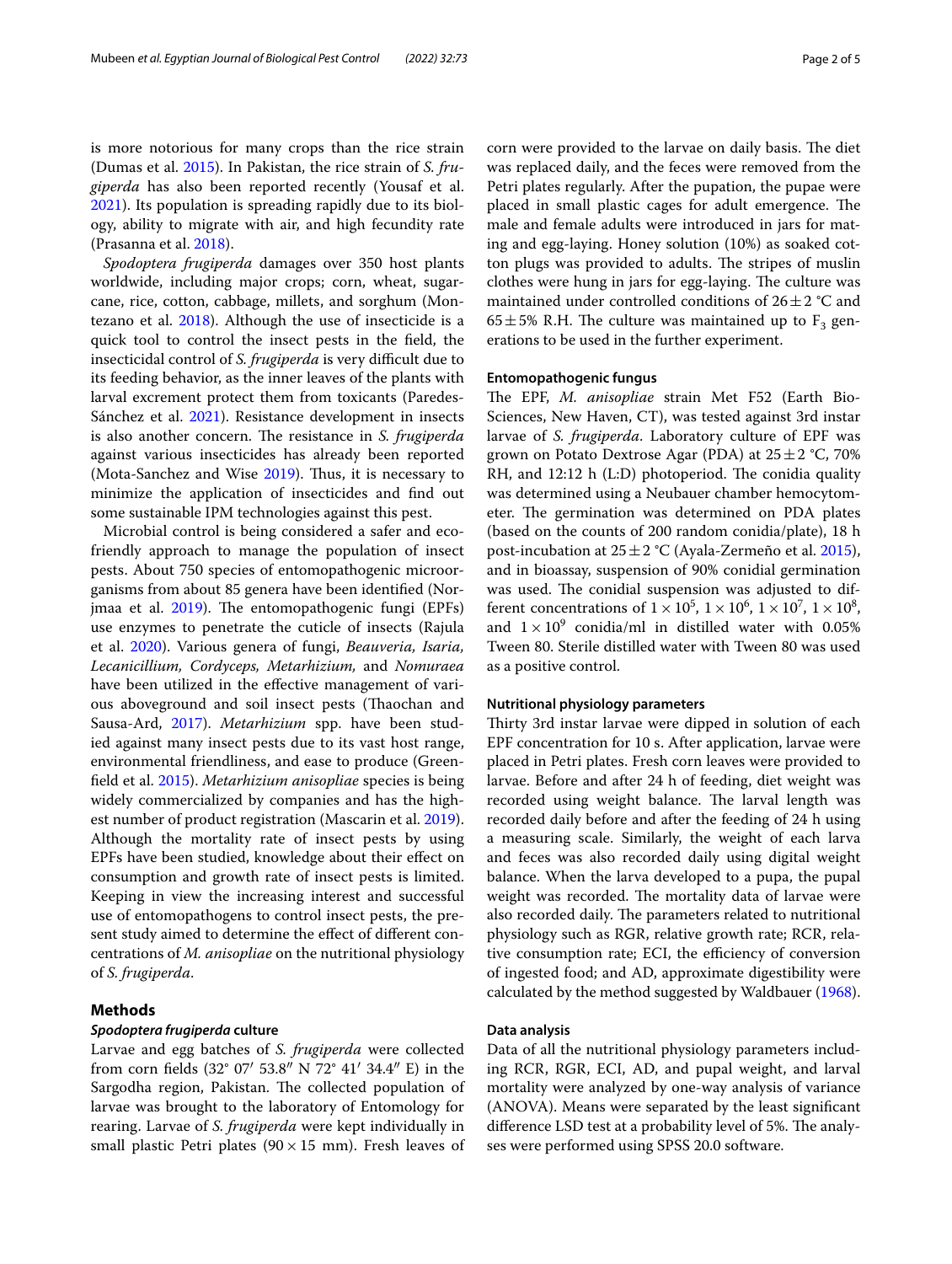# **Results**

The results showed that there was a significant  $(F_{5,179} = 13.9, P < 0.001)$  difference in relative consumption rate (RCR) of *S. frugiperda* after exposure to EPF concentrations. In the control treatment, the RCR value was 1.43  $g^{-1}$   $g^{-1}$  d<sup>-1</sup>. With the exposure to  $1 \times 10^9$ concentration, about 21.7% consumption was reduced than in the untreated larvae. Similarly, 16.7 and 13.9% consumption rates were reduced with the exposure to  $1 \times 10^8$  and  $1 \times 10^7$ , respectively. Relative growth rate was also significantly ( $F_{5,179}$ =49.2, *P* < 0.001) affected with EPF concentration. In comparison with the control treatment, the growth rate of larvae was reduced up to 19.5% with  $1 \times 10^9$ , 14.6% with  $1 \times 10^8$ , and 9.70% with  $1 \times 10^7$ . Efficiency of conversion of ingested food (ECI) was significantly  $(F_{5,179} = 132.9, P < 0.001)$ higher (35.6%) in control treatment. However, compared to control, EPF concentration of  $1 \times 10^9$  reduced 24.2% ECI. With  $1 \times 10^8$  concentration, 17.1% ECI was reduced. A significant  $(F_{5,179} = 134.5, P < 0.001)$  difference was recorded in approximate digestibility (AD) after EPF exposure. About 16.3% reduction occurred due to the application of  $1 \times 10^9$  and 10.5% AD rate was reduced with  $1 \times 10^8$  concentration. By using lower EPF concentration  $(1 \times 10^5)$ , 4.89% RCR, 4.87% RGR, 1.40% ECI, and 2.17% AD rate were reduced in comparison with control (Fig. [1](#page-2-0)).

A significant  $(F_{5,143}=17.5, P<0.001)$  difference was recorded in pupal weight after application of EPF concentration. Pupae gained the highest weight (93.6 mg) in the control treatment. However, pupal weight was reduced to 77.9 mg after exposure to  $1 \times 10^9$  concentration followed by 84.2 mg after application of  $1 \times 10^8$  concentration (Fig. [2](#page-3-0)).

Mortality rate of larvae was significantly ( $F_{5,179}$  = 6.50, *P*<0.001) higher (46.7%) after application of  $1 \times 10^9$  concentration. About 33.3% of larvae were dead with exposure to  $1 \times 10^8$  concentrations. The least mortality of larvae (6.70%) was recorded when a lower concentration  $(1 \times 10^5)$  of EPF was applied (Fig. [3](#page-3-1)).

## **Discussion**

Use of entomopathogens as biocontrol agents is a promising and alternative tool in the integrated management of various insect pests (Deka and Baruah [2021\)](#page-4-18). The impact of various concentrations of M. *anisopliae* was studied on *S. frugiperda*. During the penetration, *M. anisopliae* secretes the proteins such as trypsins, subtilisins, and chymotrypsins that digest the protein-rich procuticle of arthropods (Wang et al.

<span id="page-2-0"></span>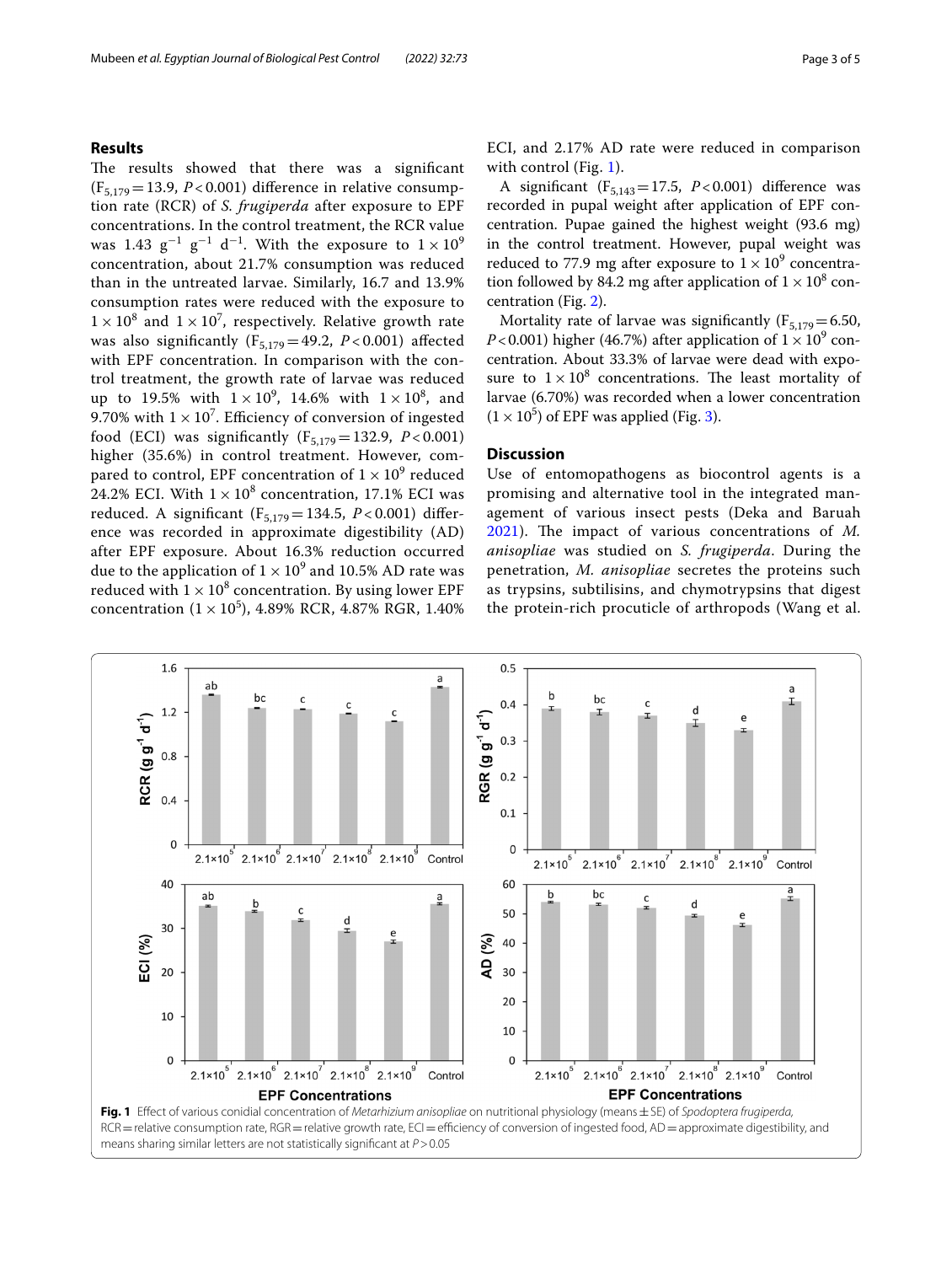

<span id="page-3-0"></span>

<span id="page-3-1"></span>[2008\)](#page-4-19). Due to the penetration of EPF, the consumption of food biomass of larvae was reduced in terms of ECI and RCR. Obtained fndings are supported by previous studies that reported a reduction in ECI and RCR values of treated insects than in untreated with the appli-cation of entomopathogens (Moorthi et al. [2015\)](#page-4-20). The AD values were also reduced, and it could be due to indiscriminate food consumption or not retaining food to the intestine of larvae to get energy and nitrogen (Hussain et al. [2009\)](#page-4-21). Obtained results are similar to the findings of Moorthi et al.  $(2015)$  $(2015)$  who reported a reduction in feeding parameters including RCR, RGR, ECI, and AD of *Spodoptera litura* (Fabricius) after application of EPF, *Isaria fumosorosea*. Overall, the reduction in food consumption of insects is due to toxic substances secreted by EPF inside the host's body that ultimately disrupt the structural integrity (Tefera and Pringle [2003\)](#page-4-22).

All the feeding indices parameters were reduced by increasing the concentration of EPF. Thus the effect of EPF is proportionally dependent on the conidial concentration (El Husseini [2019](#page-4-23)). Using higher concentrations is not challenging as the EPFs are safer for humans and the environment (Yasin et al. [2019](#page-4-24)). Lower values of RGR, RCR, and ECI possibly after exposure to EPF led to the formation of smaller pupa (Khosravi et al. [2010](#page-4-25)). de Souza et al. ([2020\)](#page-4-26) also reported that *B. bassiana* and *M. anisopliae* reduced the pupal weight of *Helicoverpa armigera* Hübner (Lepidoptera: Noctuidae). A higher concentration of EPF can be efective to manage the larval population of *S. frugiperda*. As Romero-Arenas et al. ([2014\)](#page-4-27) reported, 72.5% mortality of *S. frugiperda* larvae (3rd instar) with the application of *M. anisopliae,* was at the dose rate of  $5.3 \times 10^5$  conidia/ml. Mahmood et al. ([2019\)](#page-4-28) also reported considerable mortality of *Sitobion avenae* (Fab.) (Hemiptera: Aphididae) with *B. bassiana* application. Due to exposure to a pathogen, the immunity of insects infuences that led to a reduction in survival (Jensen et al. [2019](#page-4-29)). Efect of EPFs on the successive generation of *S. frugiperda* would be more helpful for designing an IPM technique of this pest.

## **Conclusions**

The impact of *M. anisopliae* with various conidial concentrations was studied on the feeding indices parameters of *S. frugiperda*. The treated larvae with higher concentrations showed lower consumption and growth rate. Further, higher larval mortality (antifeedant efects) was observed using a higher concentration of EPF. With the benefts of environmental safety of microbial insecticides, *M. anisopliae* can be used in the IPM programs concerned with *S. frugiperda*. However, to better understand the biopesticidal efect of this EPF under feld conditions, a more detailed study is needed before adding EPF into integrated management of *S. frugiperda*.

#### **Abbreviations**

EPF: Entomopathogenic fungi; RH: Relative humidity; PDA: Potato dextrose agar; RGR: Relative growth rate; RCR: Relative consumption rate; ECI: Efficiency of conversion of ingested food; AD: Approximate digestibility; ANOVA: Analysis of variance; LSD: Least signifcant diference.

#### **Acknowledgements**

The authors are thankful to the Department of Plant Pathology, University of Sargodha, for providing facilities for the experiment.

#### **Author contributions**

MIU planned and designed the project and experimental layout. NM, AK, LA, QT, AS and F performed the experiment. MA and NA performed the statistical analysis. The manuscript was prepared by MA and NA and reviewed by MIU. All authors read and approved the fnal manuscript.

#### **Funding**

There is no funding source to be declared for this study.